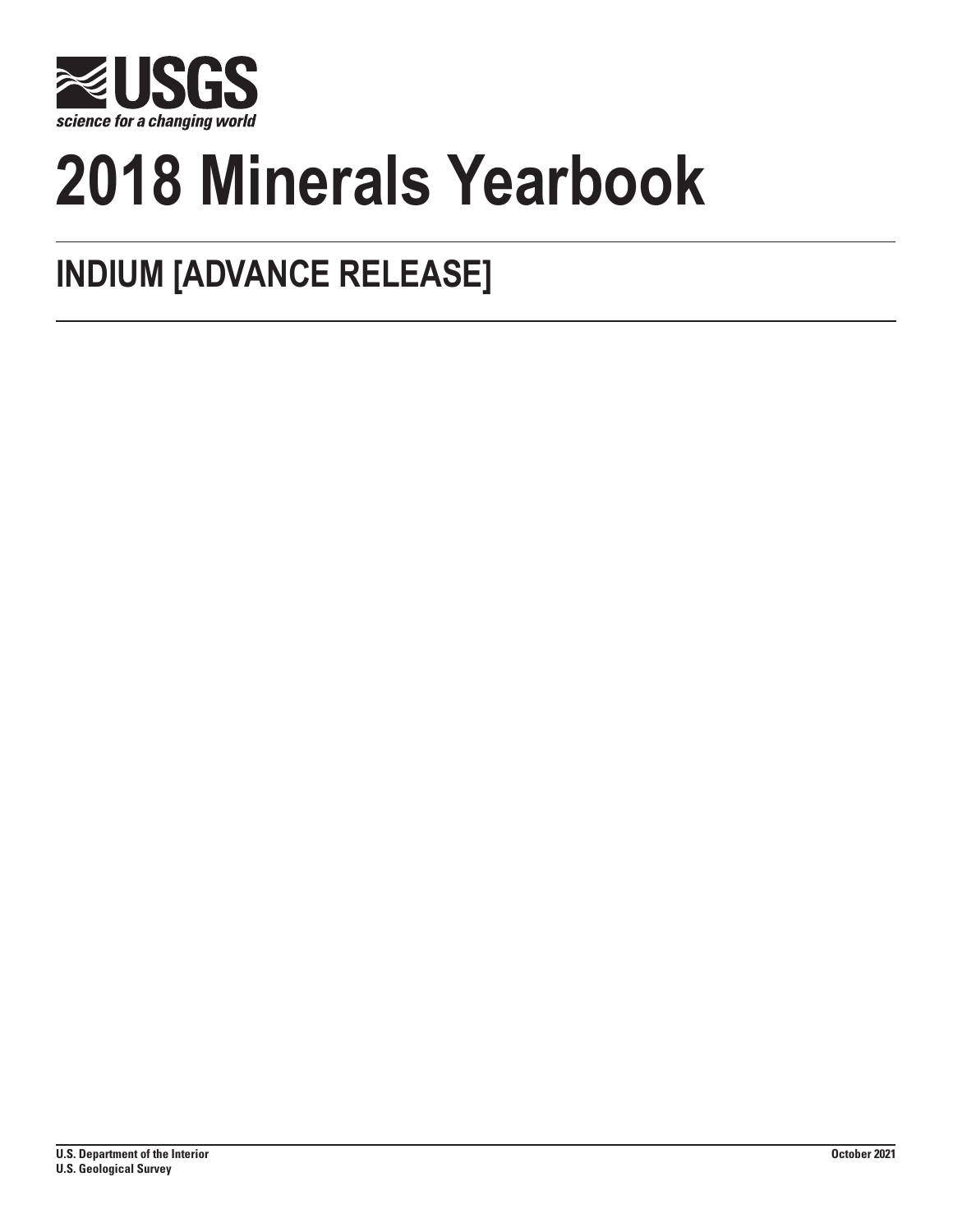## **Indium**

### By C. Schuyler Anderson

#### **Domestic tables were prepared by Wanda G. Wooten, statistical assistant.**

Indium was not recovered from concentrates in the United States during 2018. Several facilities imported indium metal for the production of high-purity indium metal, indium compounds, specialty indium alloys, solders, and other indium products. During 2018, U.S. imports for consumption of unwrought indium metal and indium powders were 125 metric tons (t), slightly less than the 127 t imported in 2017 (table 1). Global primary refined indium production was estimated to have increased by 4% to 741 t in 2018 from that of the 2017 quantity (table 3).

#### **Production**

Globally, zinc concentrates were the principal source of primary indium. Although the United States was a significant producer of zinc concentrates, indium was not known to be recovered from these concentrates domestically or in other countries. In 2018, one indium-containing deposit in the United States continued to progress towards development—InZinc Mining Ltd.'s (Canada) West Desert zinc-copper-iron-indium deposit in Utah. InZinc Mining released a preliminary economic assessment of West Desert on April 1, 2014, that projected about 38 metric tons per year  $(t/yr)$  of indium could be produced from the zinc concentrate during a 15-year mine life (InZinc Mining Ltd., 2014).

A significant amount of indium-containing scrap was recycled domestically; however, sufficient data were not available to estimate the quantity of indium recovered or recycled into new indium products.

#### **Consumption**

Domestic indium consumption, based on import levels, was estimated to have ranged between 100 and 160 t/yr during the past 5 years. Imported indium metal was upgraded to higher purities and (or) consumed for the production of indium alloys, chemicals, shapes, and specialty products, which were sold to downstream users. Indium Corp. (Clinton, NY) accounted for the majority of U.S. consumption of indium. Other companies that consumed indium in the United States included 5N Plus Semiconductors LLC (St. George, UT), ACI Alloys, Inc. (San Jose, CA), AIM Specialty Materials USA (Cranston, RI), AXT Inc. (Fremont, CA), ESPI Metals Inc. (Ashland, OR), Exotech, Inc. (Pompano Beach, FL), and JX Nippon Mining & Metals USA, Inc. (Chandler, AZ). Umicore Vital Thin Film Technologies Co., Ltd had shut down operations at the Providence, RI, facility in late 2017.

*Indium-Tin Oxide.*—Production of indium-tin oxide (ITO) was the leading global use of indium. ITO is principally used as a transparent, electrically conductive, thin-film coating on flatpanel displays—most commonly, liquid crystal displays (LCDs). In late 2017, global ITO production capacity (excluding China) was essentially unchanged at an estimated 1,980 t/yr; Umicore's

shutdown of the facility in Providence, RI, was offset by the increase of production in the Umicore facility in Qingyuan, China. Four ITO producers accounted for 90% of global capacity (excluding China)—Heesung Metal Ltd. (Republic of Korea), JX Nippon Mining & Metals Corp. (Japan), Mitsui Metal Mining Co., Ltd. (Japan), and Samsung Corning Precision Materials Korea Co., Ltd. (Republic of Korea). Capacity utilization at global ITO facilities (excluding China) was estimated to be about 69% in 2018 with production at 1,320 t and production capacity at 1,980 t/yr. World consumption of ITO was reportedly 1,500 t, with more than 95% consumed in China, Japan, the Republic of Korea, and Taiwan. ITO consumption in China was estimated at 1,000 t/yr; however, most of this consumption was satisfied by imported ITO. ITO was not produced locally. Globally, a significant amount of indium was reclaimed in the ITO recycling process and reused for the production of ITO. About 1,200 t/yr of indium can be reclaimed from ITO recycling (Vareha-Walsh, 2016; Umicore NV, 2017; Roskill's Letter from Japan, 2018; Minor Metals Monthly, 2019c).

*Alloys.*—Indium-containing alloys were thought to be the second leading global end use of indium and were commonly used as solders in a wide range of applications owing to indium's high ductility and malleability, high thermal conductivity, and low melting point. Indium-lead solders were used to inhibit the leaching of gold components in electronic apparatus. Indiumsilver alloys or pure indium foil were used as thermal interface materials in electronics (a substance used to seal a heat-generating surface to a heat sink, filling microscopic air voids to allow for effective heat transfer). Certain indium-tin alloys were used as bonding agents between nonmetallic materials. Indium was also used in dental alloys, in low melting temperature alloys for fuses, as a substitute for mercury, and in white gold alloys.

*III-V Compound Semiconductor Materials.*—An important use of indium was for III-V semiconductor materials, most commonly indium phosphide (InP) in optoelectronic devices (such as laser diodes) for fiber-optic communications. InP-based substrates are used in both laser and photo diodes in transceivers and in 5th-generation (5G) fiber optic telecommunications networks, which allow for more devices to be supported on a cellular network, has lower latency within the network, reduced signal loss within optical fiber, and produced faster speeds for all users. InP was mostly produced in Asia, followed by Europe and the United States, in descending order of quantity. Companies that produced InP polycrystalline ingot or substrates included AXT, InPACT Inc. (France), JX Nippon Mining & Metals (Japan), NeoPhotonics Corp., (United States), Phostec, s.r.o. (Slovakia), Sumitomo Electric Industries, Ltd. (Japan), and Wafer Technology Ltd. (United Kingdom) (Beijing Dimen International Information Consulting Co. Ltd., 2014; Dahlman and others, 2018, p. 57–71).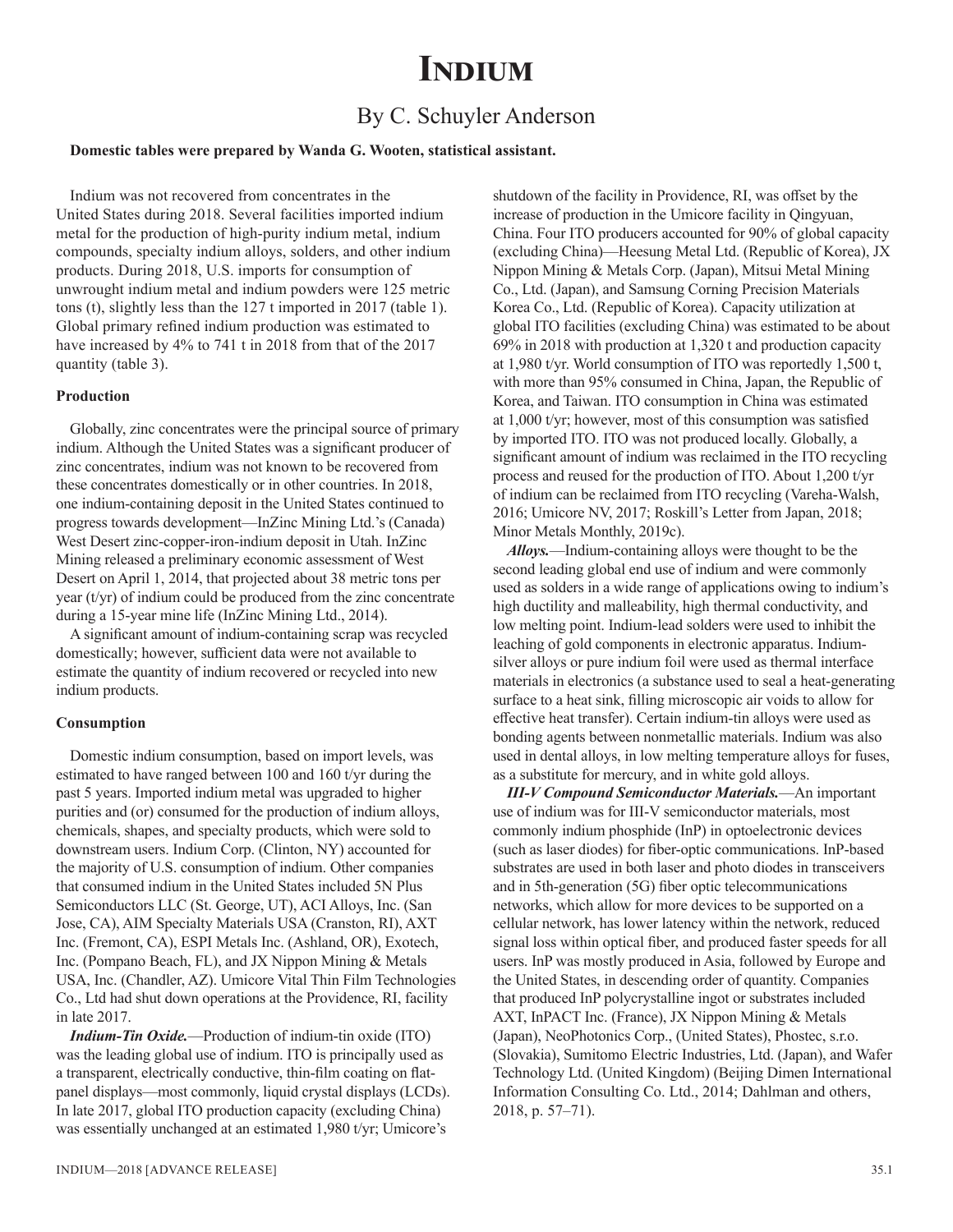*Other.*—Indium was used in the manufacturing of copperindium-gallium-selenide (CIGS) thin-film photovoltaic solar cells. An estimated 40 t of indium was consumed globally for the production of CIGS solar cells. CIGS thin-film cells accounted for 1% [1.5 gigawatts (GW)] of global solar cell production in 2017. Crystalline silicon continued to be the dominant solar cell-type, accounting for 95% (100 GW) of global production (106 GW) in 2017. Solar Frontier K.K. (Japan) was thought to be the only mass producer of CIGS solar cells in 2018. The company operated two CIGS plants in Japan with a combined capacity to produce approximately 1 gigawatt per year of solar cells (Roskill's Letter from Japan, 2016a, b; National Renewable Energy Laboratory, 2019, p. 68; Solar Frontier K.K., undated).

Indium was also used for the production of the semiconducting compound, indium gallium zinc oxide (IGZO), in organic light-emitting diode (OLED) displays and LCDs. IGZO has replaced amorphous silicon as the thin-film transistor in some displays because it allows for more pixels per square inch on small displays and ultra-high definition on large displays. IGZO also requires less voltage to operate. Sharp Corp. (Japan) consumed IGZO for the production of small- and medium-sized high-performance LCD panels for smartphones and tablets at its Kameyama Plant No. 2 in Japan. Although IGZO had yet to be used commercially in large-screen LCD displays, LG Display (Republic of Korea) has been using IGZO in its OLED televisions (Cammell, 2012; Harrower, 2015, p. 17–19; Roskill's Letter from Japan, 2016a).

#### **Prices**

In 2018, the average Platts Metals Week New York dealer price for indium (99.99% minimum purity in minimum lots of 50 kilograms) was about \$375 per kilogram, an increase of 3% compared with that in 2017. The 2018 average Metal Bulletin free market price for indium increased by 29% from that in 2017 to \$291 per kilogram. The average monthly free market price for indium was \$284 per kilogram in January, increasing to a high of \$349 per kilogram in April, and steadily decreasing through the rest of the year, ending at \$242 per kilogram.

#### **Foreign Trade**

During 2018, U.S. imports for consumption of unwrought indium metal and indium powders were 125 t, a slight decrease from the 127 t imported in 2017 (table 1). Leading suppliers in 2018 were China (46%), Canada (23%), the Republic of Korea (11%), and France and Japan (6% each). Imports of indium from China, Canada, and France increased substantially in 2018, increasing by about 17 t, 5 t, and 5 t, respectively. This increase was offset by decreases in imports from Hong Kong (17 t), Belgium (4 t), Japan (2 t), and Taiwan (2 t). Data on indium exports were not available because there was no exclusive domestic export Schedule B code for unwrought indium and indium powders.

#### **World Review**

Global production of primary indium increased by 4% in 2018 from that in 2017, mostly as a result of increased production

in China, France, and the Republic of Korea (table 3). China continued to be the leading producer, followed by the Republic of Korea, Japan, and Canada. Production resumed at Nyrstar NV's (Belgium) Auby zinc smelter in France in 2017. The smelter had not produced any indium since November 2015 owing to a fire (Metal-Pages, 2017; Nyrstar NV, 2019, p. 12).

Primary indium was recovered mainly from the residues generated during the smelting of zinc concentrates. Although an important factor, global changes in zinc mine production may not be an indicator of a corresponding change in the production of indium. It has been estimated that only about 35% of the indium contained in zinc concentrates reaches refineries that are capable of extracting and producing indium (Vareha-Walsh, 2016). Data on the amount of secondary production were not available. Estimated global consumption of indium was about 1,500 t in 2018, essentially unchanged from that in 2017.

*Belgium.*—Indium metal was produced at Umicore's precious-metals refinery at Hoboken. A specialty metals plant at the refinery had the capacity to recover 50 t/yr of indium from dusts and residues generated by the facility's lead refinery (Umicore NV, 2019).

*Canada.*—Refined indium was produced at Teck Resources Ltd.'s metallurgical complex at Trail, British Columbia, as a byproduct of processing lead-zinc concentrates. Indium production capacity at Trail was 75 t/yr (Teck Cominco Ltd., 2006, p. 27).

*China.*—China was the leading producer of refined indium, accounting for 40% of global primary refined production in 2018. Residues from lead and zinc companies accounted for 52% of the indium produced in China; the remaining 48% was produced from other sources. Production was estimated to have increased slightly in 2018 from that in 2017, owing to increased production from larger producers. This increase was offset by Government environmental regulations causing small smelters that were not able to meet the regulations to shut down. Some companies that have ceased production of indium were Nanjing Germanium Factory Co., Ltd.; Qinghai Western Indium Co.; Shangxing Antimony; Wenzhou Nonferrous Smelting Co., Ltd; Yunnan Copper Zinc Co.; and Zhuzhou Touch Smelting, part of Zhuzhou Smelter Group Co., Ltd. These companies previously produced a combined total of 50 to 60 t/yr of indium; however, production stopped in November. Zhuzhou Touch Smelting announced a relocation plan in 2017 and was expected to resume production of indium in the first quarter of 2019 (Argus Metals International, 2019).

China's indium consumption for ITO production was reported to have increased by 9% in 2018 (98 t) from that in 2017 (90 t). Indium consumption for ITO production rose from 76 t in 2017 to 98 t in 2018. China's consumption of indium was mostly for the production of ITO (70%), semiconductors (12%), and solder (12%). In recent years, China has been actively developing its domestic ITO industry in an effort to move away from being a net importer of ITO; the country has been nearly 100% import reliant on Japan, the Republic of Korea, and Taiwan for the type of ITO sputtering targets needed for the production of advanced display technologies. In January, state-owned company China Triumph International Engineering Co., Ltd. announced plans to develop three ITO production lines in the city of Luoyuan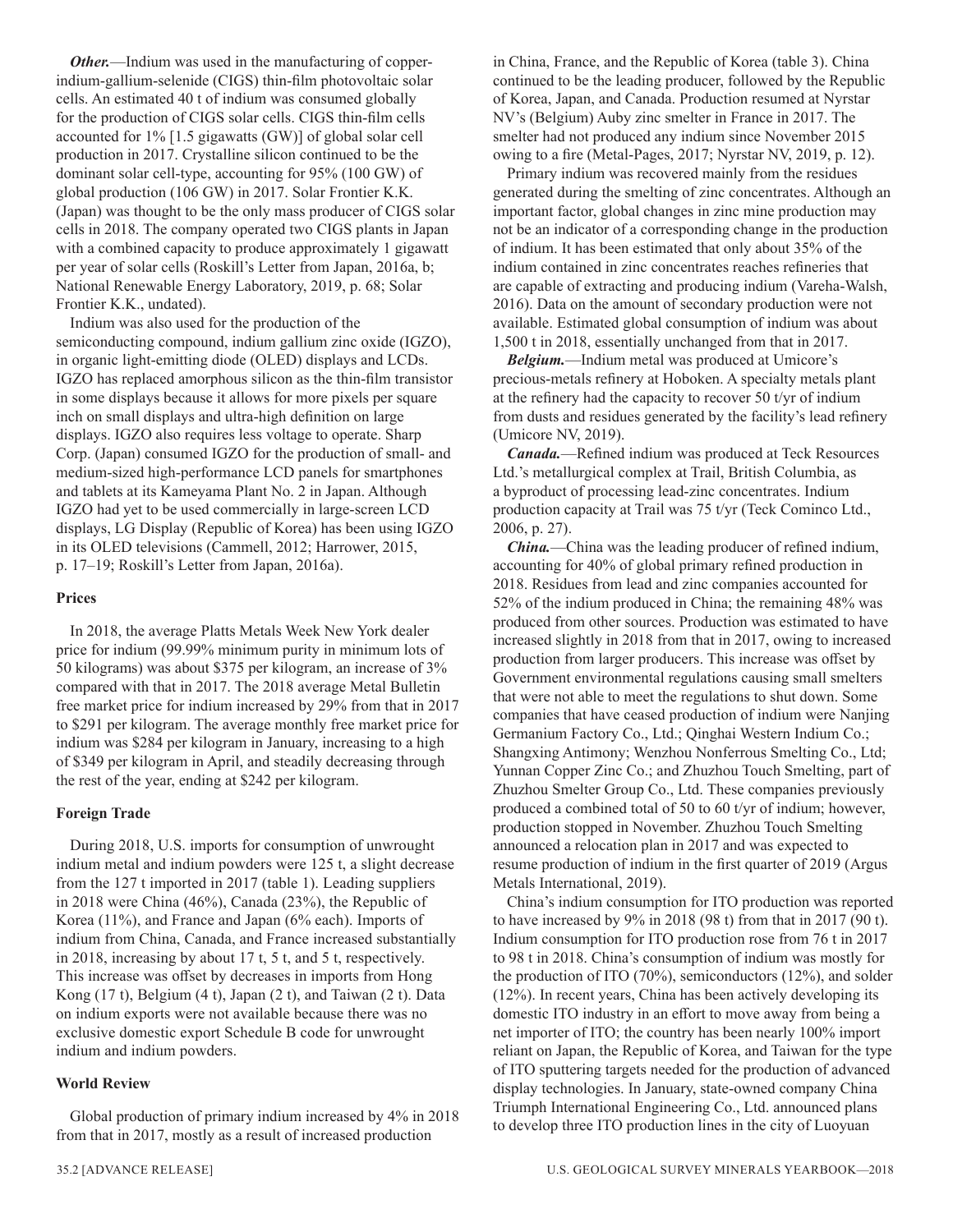in Henan Province. The production lines were expected to be completed by the end of 2018 (Lu, 2014a; Minor Metals Monthly, 2018, 2019a, b; Sun, 2019).

Large amounts of indium metal have been held in Fanya Metal Exchange commodity warehouses in China. By November 2015, the Kunming municipal government took over Fanya, and exchange warehouses reportedly held about 3,610 t of indium, equivalent to more than 4 years of primary production. The Kunming municipal government announced that it had launched a criminal investigation into Fanya, and on February 5, 2016, the owner of the Fanya was arrested on suspicion of unlawfully raising funds from the public. In July 2018, the Kunming municipal government announced the completion of a 2-day trial of officials that were involved in Fanya. The chairman, Shan Jiuliang, and 21 other Fanya executives were charged with embezzlement and violating financial management laws and regulations. The inventory was expected to be unavailable in the short term until the tonnage of indium that is registered with metal processors and trading companies was confirmed (Gu, 2015; Metal-Pages, 2016; Stanway, 2018).

Other exchanges in China that traded indium included the Shaanxi Nonferrous Metal Exchange, the Hunan South Rare Precious Metals Exchange, the Tianfu Mercantile Exchange, and the Wuxi Stainless Steel Exchange (Burton, 2013; Lu, 2014b).

China continued being a net exporter of indium in 2018, exporting 329 t of unwrought indium, powders, and waste and scrap, while importing 220 t of unwrought indium, powders, and waste and scrap. Exports were shipped predominately to Japan (45%), the Republic of Korea (40%), and the United States (6%). Imports were sourced predominately from Indonesia (59%) and Hong Kong (30%) (Global Trade Information Services Inc., 2019; Sun, 2019).

*France.*—Nyrstar resumed producing indium at its zinc smelter in Auby in the first quarter of 2017, after a fire in November 2015 closed the plant. Nyrstar produced 42.6 t of indium in 2018, a 43% increase from the 29.8 t produced in 2017 (Nyrstar NV, 2019).

Japan.—Japan was a significant producer and recycler of indium. Dowa Metals and Mining Co. Ltd. had the capacity to produce about 70 t/yr of primary indium and to recover up to 150 t/yr of secondary indium at its zinc smelter and rare metals recycling facility in Akita. The other primary producer was Mitsui Mining & Smelting Co. Ltd. (Takehara plant). Asahi Pretec Corp. had the capacity to produce 200 t/yr of secondary indium at its ITO target recycling plant at Fukuoka. Other secondary indium producers included JX Nippon Mining & Metals, Mitsui Mining & Smelting Co. Ltd., Sumitomo Metal Mining Co. Ltd., and Toho Zinc Co. Ltd. (Metal-Pages, 2008).

Japan was a leading consumer of indium, mostly for the production of ITO. ITO producers included Mitsui Mining & Smelting, which operated the 420-t/yr ITO manufacturing plant at Omuta, and JX Nippon Mining & Metals, which operated the world's leading ITO production plant (648-t/yr capacity) at Isohara near Tokyo (Roskill's Letter from Japan, 2018).

Japan's imports of indium metal, powder, and scrap increased by 42% to 515 t in 2018 from those in 2017, reportedly owing to a decrease in recycling levels and low prices. Leading import

sources in 2017 included the Republic of Korea (63%), China (22%), Taiwan (6%), and France (4%) (Global Trade Information Services Inc., 2019; Roskill's Letter from Japan, 2019).

*Korea, Republic of.*—Korea Zinc Co. Ltd. was a significant producer of primary and secondary indium at its Onsan zinc refinery. Young Poong Co., Ltd. had the capacity to produce up to 100 t/yr of indium at its Seokpo smelter. The Republic of Korea was also a notable consumer of indium. Major consumers were the ITO producers, Corning Precision Materials Korea Co., Ltd. (540 t/yr) and Heesung Metal Ltd. (180 t/yr) (Roskill's Letter from Japan, 2018; Young Poong Co., Ltd., 2019).

The Republic of Korea imported 250 t of indium (metal, powder, and scrap) in 2018, an increase of 160% from that in 2017, mostly from China (67%), Taiwan (15%), Japan, (9%), France (4%), and the United States (3%), and exported 245 t, predominantly to Japan (94%) (Global Trade Information Services Inc., 2019).

*Russia.*—Chelyabinsk Zinc Plant OJSC and Ural Mining and Metals Co.'s Electrozink smelter produced refined indium. Most of Russia's refined indium output was thought to be exported. Production was estimated to be 5 t in 2018, unchanged from that in 2017.

#### **Outlook**

World indium production is expected to increase into 2019 owing to the Auby smelter returning online, but will be reactive to prices, the projected auctions of Fanya's inventory, and the new demand of 5G telecommunications. Roskill Information Services Ltd. projects that indium prices are to remain stable through 2019, with growth in demand for ITO. Beijing Antaike Information Development Co., Ltd. forecasts that China's consumption of indium is expected to increase by 2020 (Minor Metals Monthly, 2017, 2018; Yang, 2018; Roskill's Letter from Japan, 2019).

Indium demand is expected to increase with the development of 5G technologies, where InP lasers and receivers are used to send data through fiberoptic lines. 5G is used on the backhaul side of telecommunications to provide faster data transfer speeds and allow more efficient calculations of data owing to lower data losses in transmission. Industry projections have estimated that 10 million devices will be used on the 5G network in 2019 and will increase to 1.9 billion devices within 5 years (Telefonaktiebolaget LM Ericsson, 2019, p. 6).

On the supply side, China is expected to continue to be the main global supplier of primary indium metal. Additional primary production capacity is anticipated in France, up to a capacity of 70 t/yr. Several indium-containing exploration or development projects, mostly in Canada, South America, and the United States, are advancing, but it is uncertain as to when or whether these projects will begin production (Metal-Pages, 2017).

#### **References Cited**

Argus Metals International, 2019, China's Zhuxhou touch smelting halts In output: Argus Media group, Argus Metals International, November 27. (Accessed April 11, 2020, via http://www.argusmedia.com/metals/.)

Beijing Dimen International Information Consulting Co. Ltd., 2014, Market research report on global indium phosphide industry: Beijing, China, Beijing Dimen International Information Consulting Co. Ltd., April, 142 p.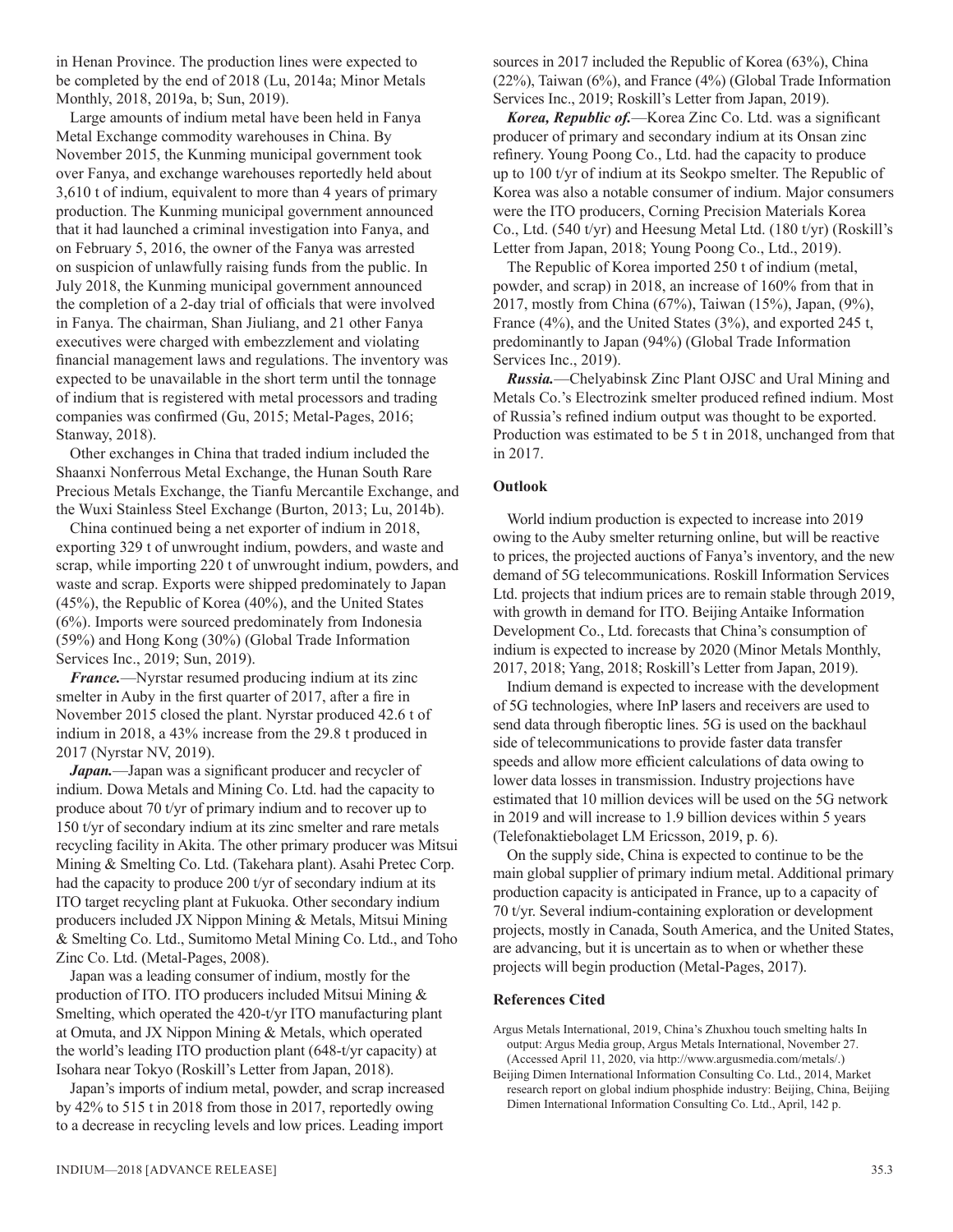Burton, Mark, 2013, Corrected—Tianfu Mercantile Exchange becomes third Chinese bourse to offer indium trading: Metal Bulletin, August 20. (Accessed August 20, 2013, via http://www.metalbulletin.com/.)

Cammell, Suzanne, 2012, Sharp commits to LCD production: Metal-Pages, April 13. (Accessed April 13, 2012, via http://www.metal-pages.com/.)

Dahlman, Eric, Parkvall, Stefan, and Skold, Johan, 2018, 5G NR, The next generation wireless access technology: Academic Press, August 31, p. 466. Global Trade Information Services Inc., 2019, Global trade atlas:

Global Trade Information Services Inc. (Accessed April 8, 2019, via http://www.gtis.com/gta/.)

Gu, Rena, 2015, Timeline 2015—The Fanya crisis: Metal Bulletin, December 30. (Accessed December 30, 2015, via http://www.metalbulletin.com/.)

Harrower, Malcolm, 2015, Overview of the indium market: International Minor Metals Conference, Toronto, Ontario, Canada, April 27–29, presentation, 30 p. InZinc Mining Ltd., 2014, Preliminary economic assessment: Vancouver, British Columbia, Canada, InZinc Mining Ltd., May 7. (Accessed December 28, 2015,

at http://inzincmining.com/properties/preliminary\_assessment/.) Lu, Carol, 2014a, A closer look at Umicore-Vital ITO joint venture: Metal Bulletin, August 14. (Accessed August 14, 2014, via

http://www.metalbulletin.com/.) Lu, Carol, 2014b, Shaanxi Nonferrous Metals Exchange debuts in China: Metal Bulletin, June 20. (Accessed June 20, 2014, via http://www.metalbulletin.com/.)

Metal-Pages, 2008, Asahi Pretec leading Japanese recycler: Metal-Pages, August 27. (Accessed August 27, 2008, via http://www.metal-pages.com/.)

Metal-Pages, 2016, Chinese authorities progress on Fanya case: Argus Media group Metal-Pages, June 23. (Accessed July 3, 2017, via http://www.metal-pages.com/.)

Metal-Pages, 2017, Nyrstar restarts indium production at Auby: Argus Metals International Metal-Pages, May 4. (Accessed November 11, 2017, via http://www.metal-pages.com/.)

Minor Metals Monthly, 2017, China's indium market commentary for 2016: Minor Metals Monthly [published by Beijing Antaike Information Development Co., Ltd., or Antaike], no. 201, January, p. 27–29.

Minor Metals Monthly, 2018, China's indium market commentary for 2017: Minor Metals Monthly [published by Beijing Antaike Information Development Co., Ltd., or Antaike], no. 213, January, p. 29–30.

Minor Metals Monthly, 2019a, China's indium market commentary for H1 2019: Minor Metals Monthly [published by Beijing Antaike Information Development Co., Ltd., or Antaike], no. 231, July, p. 39–43.

Minor Metals Monthly, 2019b, China's indium market commentary for January– February 2019: Minor Metals Monthly [published by Beijing Antaike Information Development Co., Ltd., or Antaike], no. 227, March, p. 24–26.

Minor Metals Monthly, 2019c, China's indium market commentary for 2018: Minor Metals Monthly [published by Beijing Antaike Information Development Co., Ltd., or Antaike], no. 225, January, p. 31–35.

National Renewable Energy Laboratory, 2019, 2017 renewable energy data book: Golden, CO, National Renewable Energy Laboratory, 130 p. (Accessed November 13, 2019, at https://www.nrel.gov/docs/fy19osti/72170.pdf.)

Nyrstar NV, 2019, Annual report, 2018: Balen, Belgium, Nyrstar NV, May 27, 265 p. (Accessed June 6, 2019, at https://www.nyrstar.com/~/media/Files/N/ Nyrstar/results-reports-and-presentations/english/2019/annual-report-2018-en. pdf.)

Roskill's Letter from Japan, 2016a, Indium—Chinese output could rise by 50% in 2017: Roskill's Letter from Japan, no. 480, August, p. 1–7.

Roskill's Letter from Japan, 2016b, Indium—Market moves into surplus: Roskill's Letter from Japan, no. 473, January, p. 4–9.

Roskill's Letter from Japan, 2018, Indium—Vital Materials raise ITO capacity to 800 tpy: Roskill's Letter from Japan, no. 497, January, p. 14–15.

Roskill's Letter from Japan, 2019, Indium—Prices are forecast to remain stable this year: Roskill's Letter from Japan, no. 512, April, p. 12–14.

Solar Frontier K.K., [undated], Company—Production: Tokyo, Japan, Solar Frontier K.K. (Accessed November 22, 2016, at http://www.solar-frontier.com/ eng/company/production/index.html.)

Stanway, David, 2018, China completes trial of 21 over scandal-hit Fanya exchange: Thomson Reuters, July 1. (Accessed July 8, 2018, at https://www.reuters.com/article/us-china-metals-scandal-idUSKBN1JS076.)

Sun, Xu, 2019, 2018 indium market development report: Beijing, China, Antaike Information Development Co. Ltd., January, 23 p.

Teck Cominco Ltd., 2006, Annual report 2005—Core values: Vancouver, British Columbia, Canada, Teck Cominco Ltd., 104 p. (Accessed September 17, 2018, at https://www.teck.com/media/Investors-2005\_Annual\_Report\_T5.1.1.pdf.)

Telefonaktiebolaget LM Ericsson, 2019, Ericsson mobility report: Stockholm, Sweden, Telefonaktiebolaget LM Ericsson, June, 36 p. (Accessed August 5, 2019, at https://www.ericsson.com/assets/local/mobility-report/ documents/2019/ericsson-mobility-report-june-2019.pdf.)

Umicore NV, 2017, Umicore sells large area coatings activity to Vital: Brussels, Belgium, Umicore NV press release, October 20. (Accessed December 4, 2017, at http://www.umicore.com/en/media/press/umicore-sells-large-area-coatingsactivity-to-vital.)

Umicore NV, 2019, Minor metals: Brussels, Belgium, Umicore NV. (Accessed November 11, 2019, at https://pmr.umicore.com/en/metals-products/minormetals/.)

Vareha-Walsh, Donna (Indium Corp.), 2016, Indium market supply and demand: U.S. Geological Survey National Minerals Information Center seminar, Reston, VA, January 21, presentation, 23 p.

Yang, Deborah, 2018, LCD TV panel demand expected to go through a correction in first quarter of 2018, IHS Markit says: Englewood, CO, IHS Inc. press release, January 17. (Accessed March 22, 2018, at https://technology.ihs. com/599441/lcd-tv-panel-demand-expected-to-go-through-a-correction-in-firstquarter-of-2018-ihs-markit-says.)

Young Poong Co., Ltd., 2019, Company overview: Seoul, Republic of Korea, Young Poong Co., Ltd. (Accessed November 11, 2019, at http://www.ypzinc. co.kr/eng/company/menu\_01.html.)

#### **GENERAL SOURCES OF INFORMATION**

#### **U.S. Geological Survey Publications**

Germanium and Indium. Ch. in Critical Mineral Resources of the United States—Economic and Environmental Geology and Prospects for Future Supply, Professional Paper 1802, 2017.

Historical Statistics for Mineral and Material Commodities in the United States. Data Series 140.

Indium. Ch. in Mineral Commodity Summaries, annual.

Indium (In). Ch. in Metal Prices in the United States Through 2010, Scientific Investigations Report 2012–5188, 2013.

Materials Flow of Indium in the United States in 2008 and 2009. Circular 1377, 2012.

Mineral Commodity Profile—Indium. Open-File Report 2004–1300, 2005.

#### **Other**

Economics of Indium. Roskill Information Services Ltd.

Indium. Ch. in Mineral Facts and Problems, U.S. Bureau of Mines Bulletin 675, 1985.

Mining Journal Executive Commodity Report—Indium. Mining Journal Books, Ltd.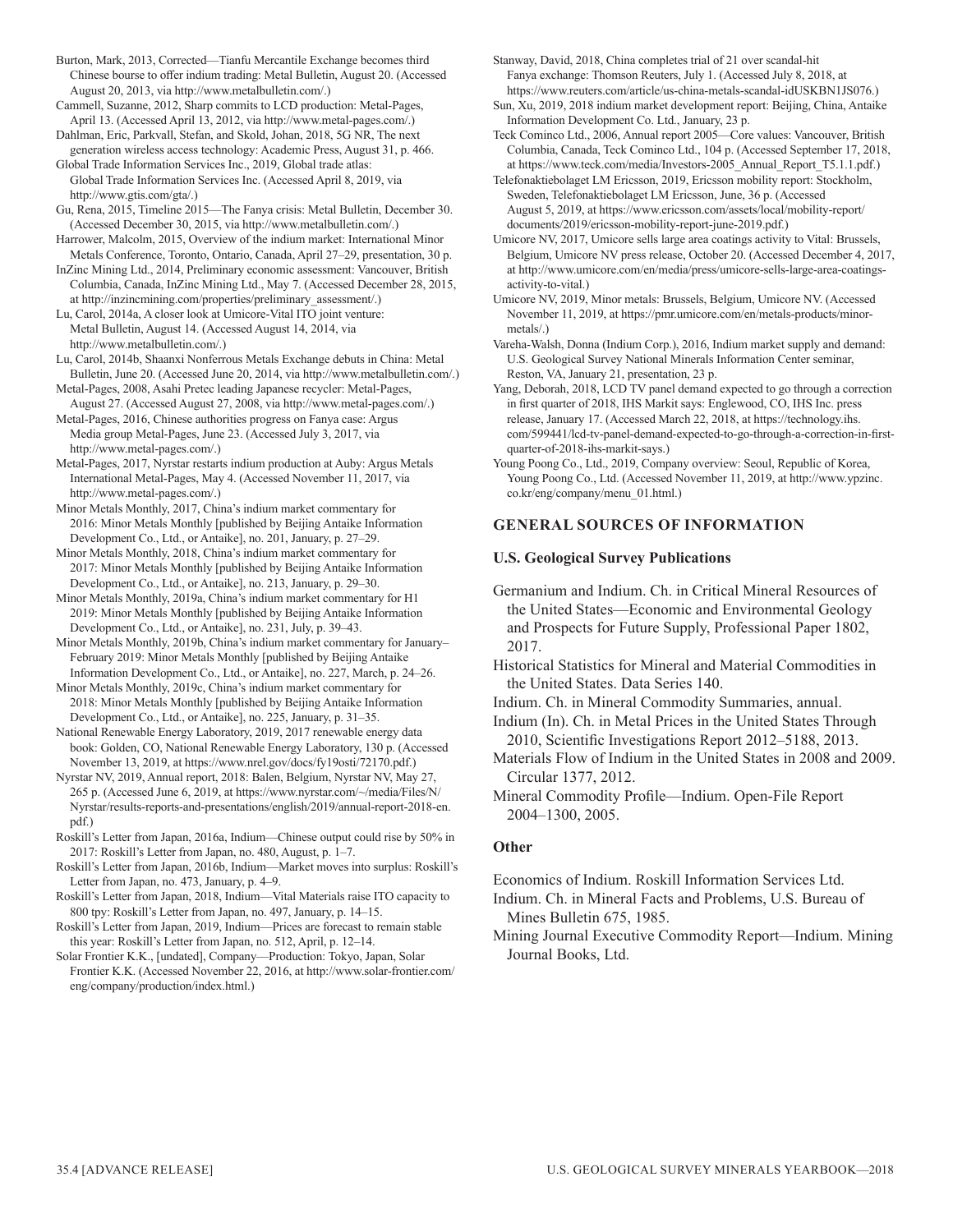#### TABLE 1 U.S. IMPORTS FOR CONSUMPTION OF UNWROUGHT INDIUM AND INDIUM POWDERS BY COUNTRY OR LOCALITY<sup>1</sup>

|                     |             | 2017        | 2018            |             |
|---------------------|-------------|-------------|-----------------|-------------|
|                     | Quantity    | Value       | <b>Quantity</b> | Value       |
| Country or locality | (kilograms) | (thousands) | (kilograms)     | (thousands) |
| Belgium             | 4,370       | \$845       | 250             | \$8         |
| Canada              | 23,100      | 4,680       | 28,200          | 9,080       |
| China               | 40,600      | 8,030       | 57,900          | 16,900      |
| Estonia             | 220         | 40          |                 |             |
| France              | 3,030       | 551         | 7,710           | 2,180       |
| Germany             | 67          | 9           | 52              | 15          |
| Hong Kong           | 19,600      | 3,370       | 2,110           | 713         |
| Japan               | 9,840       | 4,710       | 7,570           | 5,210       |
| Kazakhstan          | 418         | 79          | 8               | 2           |
| Korea, Republic of  | 15,100      | 2,730       | 13,600          | 3,680       |
| Luxembourg          |             |             | 2,120           | 575         |
| Poland              |             |             | 396             | 65          |
| Russia              | 2,520       | 505         | 625             | 207         |
| Switzerland         | 520         | 90          |                 |             |
| Taiwan              | 6,420       | 1,040       | 4,280           | 650         |
| United Kingdom      | 1,320       | 239r        | 531             | 85          |
| Total               | 127,000     | 26,900      | 125,000         | 39,400      |

<sup>r</sup>Revised. -- Zero.

<sup>1</sup>Table includes data available through May 6, 2020. Data are rounded to no more than three significant digits; may not add to totals shown.

Source: U.S. Census Bureau. Harmonized Tariff Schedule code 8112.92.3000.